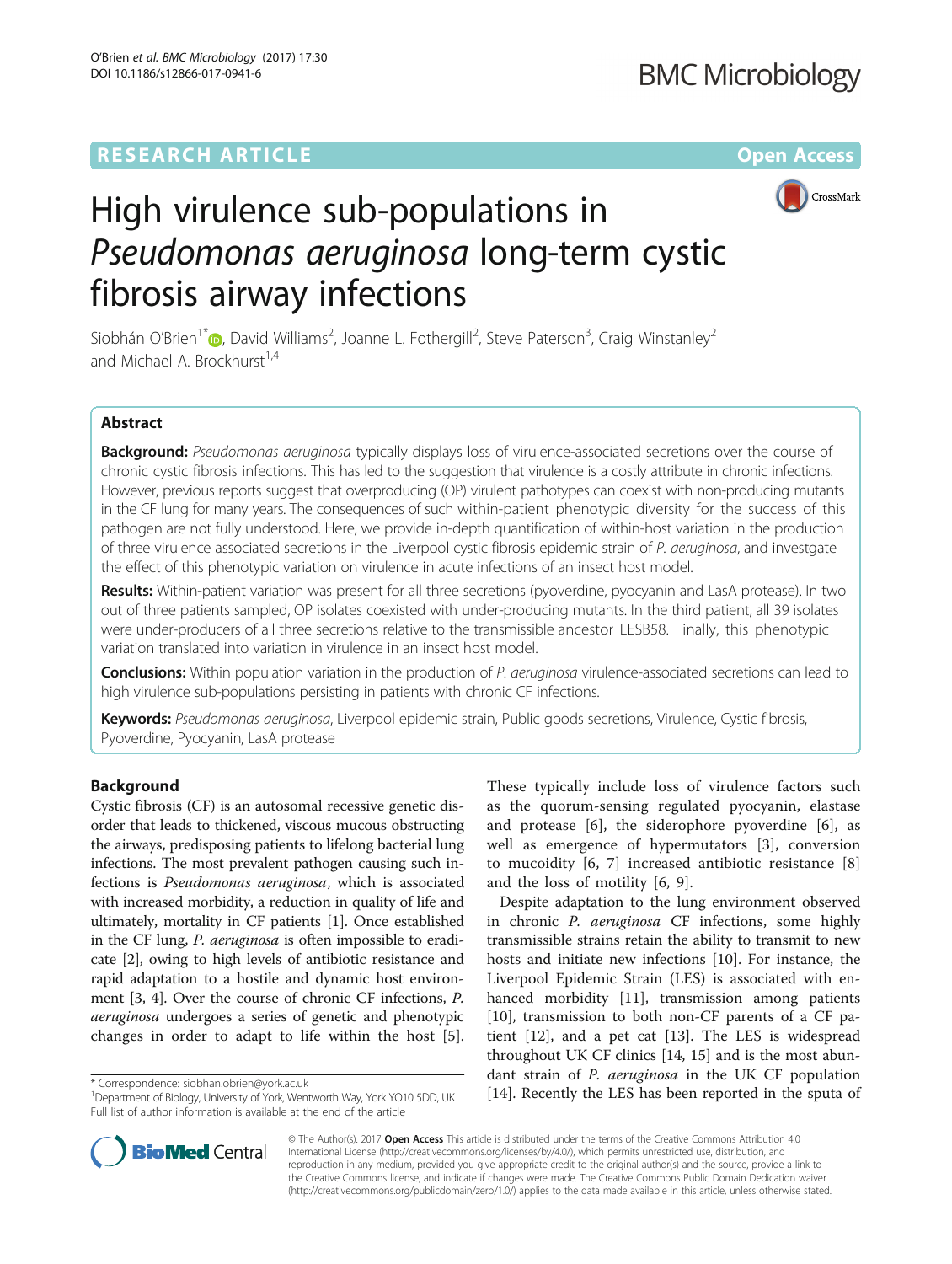CF patients in North America [[16\]](#page-7-0). The ability of the LES to maintain transmission, when adaptation to the lung environment is likely to lead to loss of many of the virulence-associated traits thought to be essential for establishing infections is paradoxical, and suggests that more in-depth studies are required to gain a better understanding of phenotypic variation in virulenceassociated secretions within the lung.

A growing number of recent studies have identified substantial within-patient phenotypic diversity in P. aeruginosa expression of virulence factors, siderophores, quorum sensing, antibiotic resistance, colony morphology, motility and auxotrophy [[17](#page-7-0)–[22\]](#page-7-0). In the LES populations, the phenotypic diversity among isolates within a single CF lung sample is far greater than between samples from the same patient over time, and even between patients [\[22](#page-7-0)]. Moreover, patients infected with the LES typically harbour a mixture of OP phenotypes and quorum sensing-defective lasR mutants [[23\]](#page-7-0). The persistence of OP phenotypes, in spite of the apparent cost of virulence-associated secretions in chronic CF infections, suggests that these sub-populations may play an important role in the transmissibility of the LES.

Here, we examine within-patient phenotypic diversity in virulence-associated secretions for three CF patients chronically infected with the highly transmissible LES of P. aeruginosa for at least 2 years. To characterize within-host variation in three virulence-associated secretions: pyoverdine, pyocyanin and LasA protease, we performed quantitative trait assays on 39 or 40 isolates per patient and the earliest-known LES strain LESB58. Furthermore, we show that within-host phenotypic variation translates into variation in the virulence of acute infections in an insect host model, indicating that population diversity can act as a reservoir for virulent pathotypes.

#### Results

#### Pyoverdine

Each patient harbored populations that, on average, produced less *per capita* pyoverdine relative to LESB58 (1-sample t-/wilcox test against 1; CF03:V = 129. 5,  $p <$ 0.001, CF08:  $t_{38} = 13.916$ ,  $p < 0.001$ , CF10: V = 0,  $p < 0.001$ , Fig. [1a](#page-2-0)). Patients CF03 and CF08 showed similar high within-patient variance in pyoverdine production (CF03 range: 4–116%; CF08 range: 8–113%), driven by the coexistence of isolates that produced pyoverdine at levels at least as high as LESB58, with isolates that produced less than 10% relative to LESB58. In contrast, pyoverdine production in patient CF10 was greatly reduced and far less variable among isolates compared to CF03 and CF08, with all isolates producing less than 50% of LESB58's pyoverdine (CF10 range: 6–47%).

#### Pyocyanin

Patients CF03 and CF08 harboured P. aeruginosa populations that produced elevated levels of mean per capita pyocyanin relative to LESB58 (1-sample t- /wilcox test against 1; CF03: V = 573,  $p < 0.05$ , CF08: t<sub>38</sub> = 5.6253,  $p <$ 0.001, Fig. [1b\)](#page-2-0). However, per capita pyocyanin production among isolates displayed high variance within both patients, ranging from 7 to 266% LESB58 levels in CF03, and from 15 to 300% in CF08. In both populations, isolates that produced <20% of the pyocyanin produced by LESB58, coexisted with pyocyanin OP's (200–300% of LESB58 levels). By contrast, isolates from patient CF10 displayed lower mean *per capita* pyocyanin relative to LESB58 (1-sample Wilcox test against 1; CF10:  $V = 0$ ,  $p < 0.001$ , Fig. [1b](#page-2-0)). Within-population variation in CF10 was much lower than that observed in CF08 or CF03, with pyocyanin production ranging from 14 to 80% that of LESB58 levels.

#### LasA protease

Each patient harbored populations that produced significantly lower mean per capita protease relative to LESB58 (1-sample t- /wilcox test against 1; CF03:  $V = 0$ ,  $p < 0.001$ , CF08: V = 101,  $p < 0.001$ , CF10: t<sub>38</sub> = 228.18, p < 0.001, Fig. [1c\)](#page-2-0). Patients CF03 and CF08 showed similar high within-host variation in *per capita* protease production (CF03 range: 0–80%; CF08 range: 10–119%), while isolates from patient CF10 showed much reduced levels of protease relative to LESB58, between just 6–16%. In patients CF03 and CF08, therefore, LasA protease underproducers coexisted with isolates producing 80–120% of LESB58 levels, whereas isolates from patient CF10 were all LasA protease underproducers.

#### Correlations between different secretions

We performed principal component analysis on all 118 isolates to investigate associations among production of these secretions. Overall, isolates typically either upregulated all three secretions, or produced very little of any (PC1 explains 73% variance, Additional file [1:](#page-6-0) Figure S1). While PC1 predicts that all three secretions are positively correlated, pyocyanin and LasA protease show the strongest association. We confirmed this by performing linear mixed effects models (with patient ID as a random variable), which confirmed that the strongest positive correlation was between pyocyanin and protease production  $(X_3^2 =$ 90.761,  $p < 0.0001$ , Fig. [2](#page-2-0)) followed by pyocyanin and pyoverdine  $(X_3^2 = 29.908, p < 0.0001)$  and finally pyoverdine and protease  $(X_3^2 = 19.307, p < 0.0001)$ .

We next performed the same analysis independently for each patient (CF03, CF08 and CF10). Isolates from CF03 and CF08 were consistent with findings using the full dataset: all three secretions were positively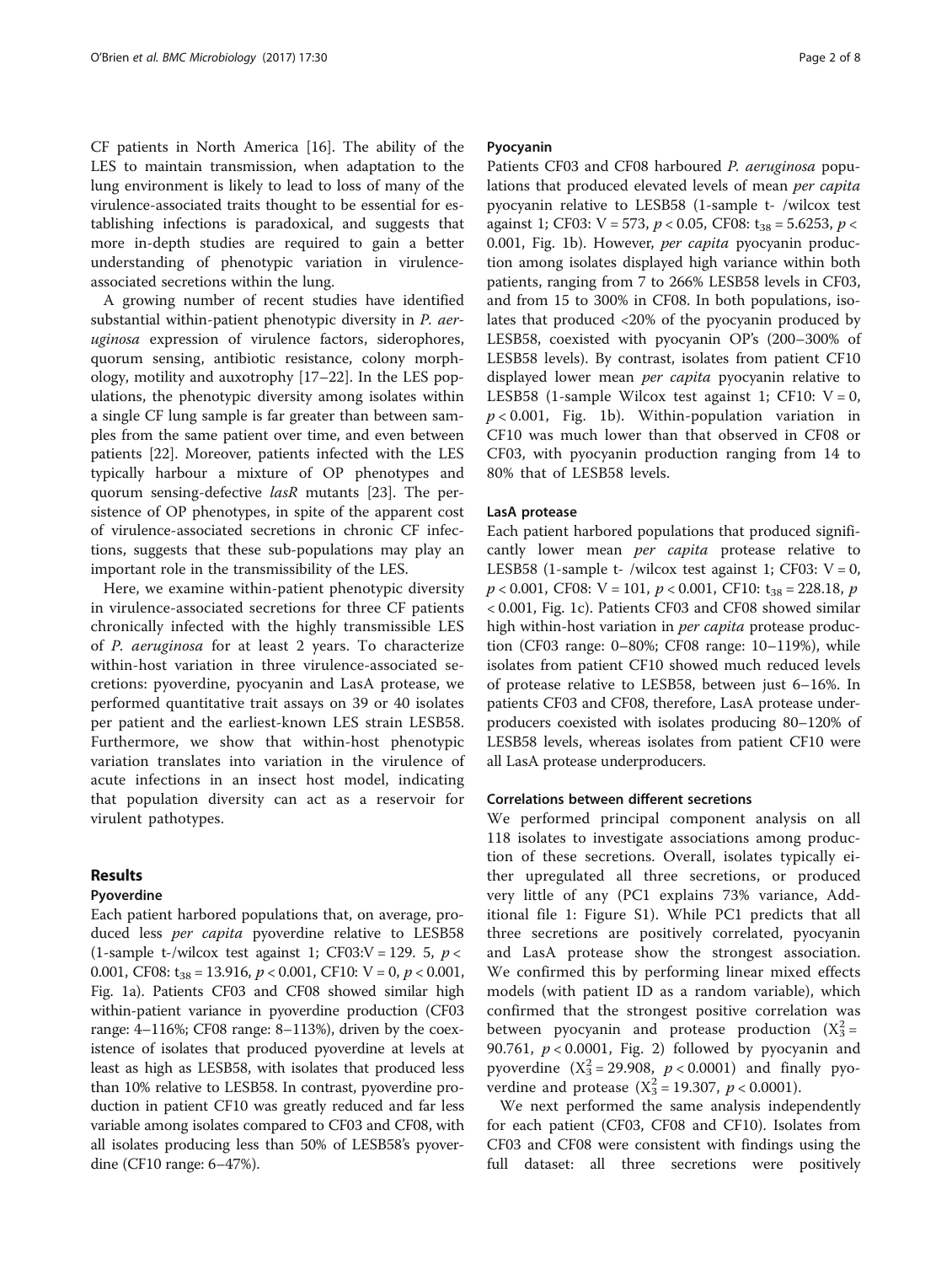<span id="page-2-0"></span>

for CF03, 39 for CF08 and 39 for CF10

correlated, with the strongest association between LasA protease and pyocyanin (PC1, CF03: 76.3% variance, Additional file [2](#page-6-0): Figure S2; CF08: 65.1% variance, Additional file [3](#page-6-0): Figure S3). However isolates from patient CF10 showed a negative correlation between pyocyanin and pyoverdine, so that downregulating pyoverdine was associated with elevated production of pyocyanin (PC1, 62.7% variance, Additional file [4:](#page-6-0) Figure S4).

#### Virulence assays

To assess whether within-patient diversity could act as a resevoir for virulent pathotypes, we performed virulence assays using 40 isolates from the population with the highest phenotypic diversity, CF03, as well as the ancestral strain LESB58. Isolates varied in their ability to form virulent infections in a waxmoth host model, ranging from host death within 1 h of

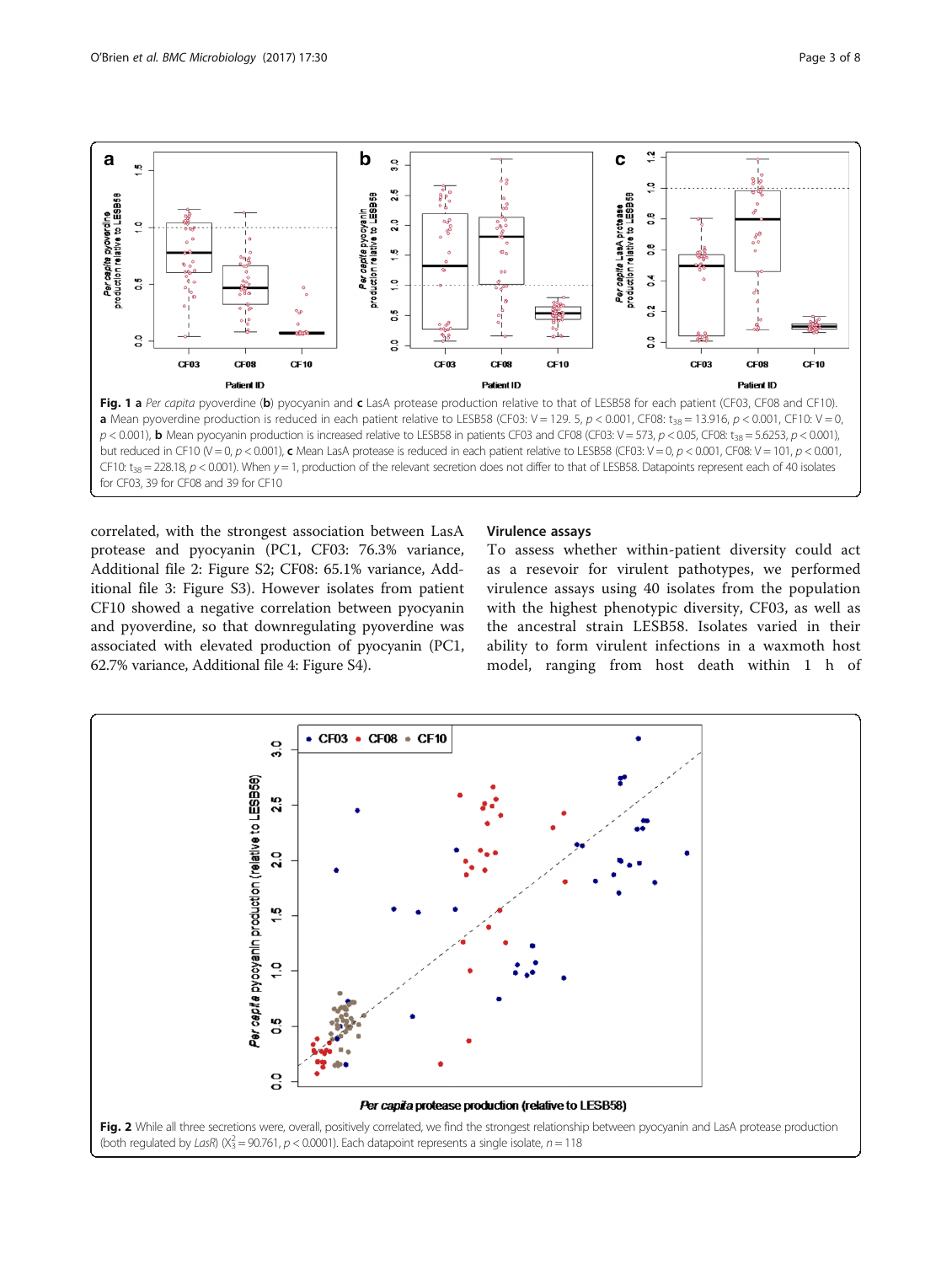innoculation to completely avirulent infections (no survival difference between infected and control larvae); by comparison, LESB58 killed their waxmoth hosts within an average of 15 h post infection. Rapid mortality of waxmoth hosts was positively associated with pyoverdine production  $(X_1^2 = 19.18, p = 0.00001)$ and, less strongly, with pyocyanin production  $(X_1^2 =$ 10.072,  $p = 0.0002$ , but we found no statistically significant association between protease production and mortality rate  $(X_1^2 = 1.18143, p > 0.1)$ . Note, however, that pyocyanin and protease production were highly positively correlated in this population, as we have shown above. Hence, on removing the confounding effect of pyocyanin from the full model, protease became an important predictor of waxmoth mortality ( $X_1^2$  $= 9.2294, p = 0.002$ ).

#### Lineage specific virulence

Williams et al. [\[24\]](#page-7-0) analysed the phylogenetic relationship between the 40 P. aeruginosa isolates from patient CF03 based on whole genome sequences for each isolate. This population comprises of two LES lineages, A and B. Lineage A is characterised by a non-synonymous mutation in the lasR gene, and so we hypothesised that the production of pyocyanin and protease (which are LasR dependent), and to a lesser extent, pyoverdine (which is upregulated by, but not dependent on LasR) would show an association with lineage. Production of all three secretions was higher for isolates in lineage B compared with lineage A (glm secretion  $\sim$  lineage; pyoverdine:  $F_{1,38}$  $= 18.554$ ,  $p = 0.0001$ , pyocyanin:  $F_{1,38} = 50.008$ ,  $p < 0.0001$ , protease:  $F_{1,38} = 188.12$ ,  $p < 0.0001$ , Fig. 3). Accordingly, waxmoths infected with isolates from lineage B (with intact lasR) were killed 3 times faster than those infected with isolates from lineage A ( $z = 6.39$ ,  $p < 0.0001$ ).

#### **Discussion**

The secretion of virulence-factors by P. aeruginosa is thought to be associated with the establishment of infection in CF. The current paradigm is that if these acute infections become chronic, virulence-associated secretions become less beneficial or costly, and are lost via the accumulation of mutations, particularly in global regulators (e.g.  $lasR$ ) [[6,](#page-6-0) [25](#page-7-0)]. By quantifying the production of three virulence-associated secretions (pyocyanin, LasA protease and pyoverdine) for 118 P. aeruginosa isolates from three CF patients, we show that the loss of virulence-associated secretions is not always universal within patients. We report that in two out of three patients, isolates that secreted very little (underproducers), coexisted with isolates that produced secretions at levels at least as high, or several fold higher (overproducers), than the earliest-known LES strain LESB58. Moreover, we show that this diversity has consequences for virulence: overproducing isolates displayed higher virulence in a waxmoth larval host, suggesting that within population diversity acts as a 'resevoir' for high-virulence subpopulations even in long-term chronic infections. Hence, while the general paradigm is that population-level production of virulence-associated secretions decline during chronic infection [\[6](#page-6-0), [25\]](#page-7-0), this does not imply that the ability to cause virulent infections is completely lost. In light of this, effectively diagnosing P. aeruginosa CF infections strongly depends on in-depth microbiological screening that takes into account within-patient diversity.

Our study reveals that overall, within-host P. aeruginosa isolates exhibit reduced population-level production of pyoverdine and LasA protease relative to LESB58. Since we sacrifice sampling at the patient level at the expense of more in-depth analysis of withinpatient diversity, we cannot make any firm claims about



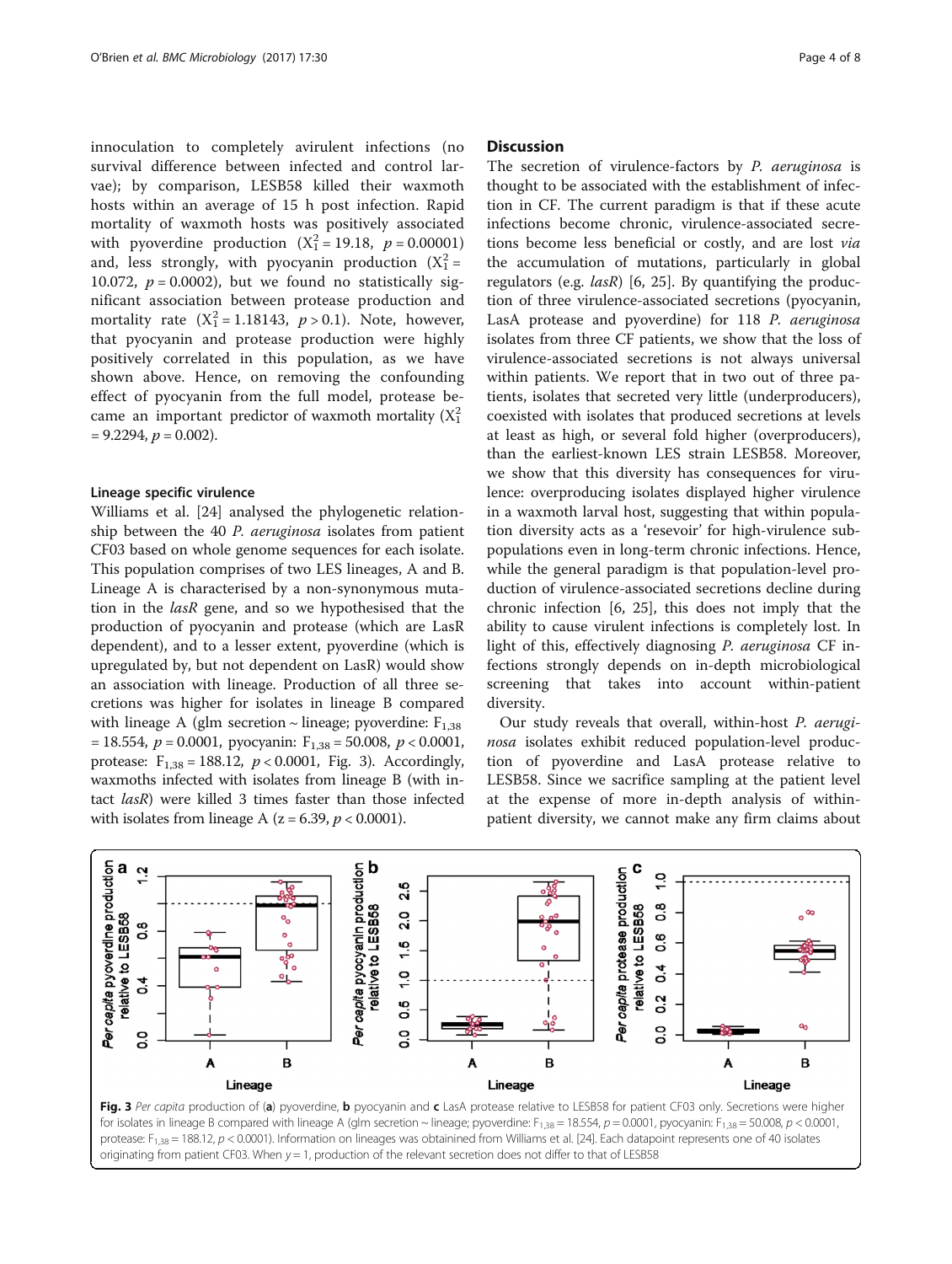whether this finding is representative of *P. aeruginosa* chronic infections in general. However, our findings are consistent with previous studies that sample fewer isolates from a larger number of patients, such as Andersen et al. [\[26](#page-7-0)] (13 isolates/ patient sample) and Hoffman et al. [[27\]](#page-7-0) (2.8 isolates/ patient sample). Our results also reveal differences between populations. Notably, while infections within patients CF03 and CF08 demonstrated high within-population diversity, whereby over- and under-producing isolates coexisted, isolates from patient CF10 tended to produce very little, if any, of the three secretions that we quantified. This finding is supported by previous work that investigated the phylogenetic relationship between isolates within these three patients, showing that while CF03 and CF08 populations consist of two genetically diverged lineages, the CF10 population consists of just one [[24\]](#page-7-0). Our finding that patient CF10 harboured less phenotypic diversity than CF03 and CF08 may be partially explained by duration of infection. At the time of sampling, patient CF10 had been infected with *P. aeruginosa* for the least amount of time (2 years), compared with CF03 (3 years) and CF08 (>5 years) [\[22](#page-7-0)]. However, our finding that CF03 and CF08 show similar levels of diversity, when CF03 and CF10 have been infected for more similar periods of time suggests that duration of infection is not the only predictor of phenotypic diversity.

This study, along with several others [[23, 28](#page-7-0)] suggests that OP phenotypes are commonly found in combination with underproducers within the CF lung. While the explanation for the maintenance of OP phenotypes in chronic infections remains to be elucidated, this study provides a potential explanation: OP phenotypes may retain the ability to transmit between patients, and levels of secreted virulence-factor production may therefore represent a trade-off between adaptation to either a chronic or acute infection lifestyle. However, evolution has no foresight and so it would be difficult to see how maintaining virulence in a chronic context would be favoured, even if a new infection could be better initiated in the future. Hence, while highly virulent subpopulations may be beneficial for transmission, it is likely that other factors play a role in shaping virulence in chronic infections. One possibility is that secretions that confer a benefit to nearby conspecifics will be lost from a population, because non-producing conspecifics can still access the benefits without paying the cost of making the secretion. Hence, non-producing 'cheats' invade populations of 'cooperative' producers [\[26\]](#page-7-0). Moreover, recent in vitro work has shown that coevolution between P. aeruginosa cooperators and cheats enables them to coexist, because cooperators become more difficult to exploit, and cheats become more efficient exploiters [[29\]](#page-7-0). While the exploitation of virulence-associated secretions by non-producers could explain the emergence of non-producing LasR mutants in the context of CF, this has yet to be experimentally investigated.

Understanding the bacterial characteristics that contribute most to disease is a major path toward developing novel "disarming" antimicrobials [[30\]](#page-7-0). A handful of previous studies have monitored the ability of phenotypically varied LES isolates to form acute infections. In a mouse model of acute infections, Carter et al. [[31](#page-7-0)] revealed subtle variation in four LES subtypes (including LESB58) in their ability to kill their host. LES431, (associated with reduced biofilm, and elevated pyocyanin, elastase and protease production) was best at forming acute infections in a mouse model whereas all mice infected with the quorum-sensing-negative lasR mutant LES400 survived the entire duration of the experiment. While this might suggest that quorum-sensing is important for establishing acute infection in mice, all LESB58 (with an intact lasR system) infected mice also survived. Similar results were observed in fruit flies: LES431 and LES400 formed the most and least virulent infections, respectively, out of seven LES strains from different sources of infection [[32\]](#page-7-0). Our study reveals that the production of pyoverdine, pyocyanin and LasA protease are all important predictors of virulence in a waxmoth larva host. While these secretions were highly correlated, pyoverdine emerged as the greatest contributor to virulence. A recent meta-analysis has shown that in lab strains such as PAO1 and PA14, the effect of pyoverdine, albeit frequently contributing to disease, is relatively minor, and varies considerably across infection models [\[33](#page-7-0)]. While these strains were initially isolated from clinical settings, they have subsequently undergone evolution in the laboratory environment [\[34\]](#page-7-0), and hence may differ substantially from the clinical strains used in this study. Hence, the role of pyoverdine may be more prominent in studies such as this one that use clinical populations comprising of OP strains and lasR mutants. Our results suggest that to fully understand the ability of virulenceassociated secretions to reduce host health and survival, it is vital to carry out additional studies on diverse clinical isolates. This approach is especially relevant for developing novel therapeutics that curb P. aeruginosa pathogenicity by targeting a specific virulence-associated secretion.

# Conclusion

Isolates of a CF epidemic strain of P. aeruginosa have been previously shown to display a) loss of viurlenceencoding genes over the course of infection and b) considerable within-patient phenotypic diversity. We demonstrate that this diversity in virulence-associated secretions among isolates means that OP virulent strains can sometimes be present in combination with non-virulent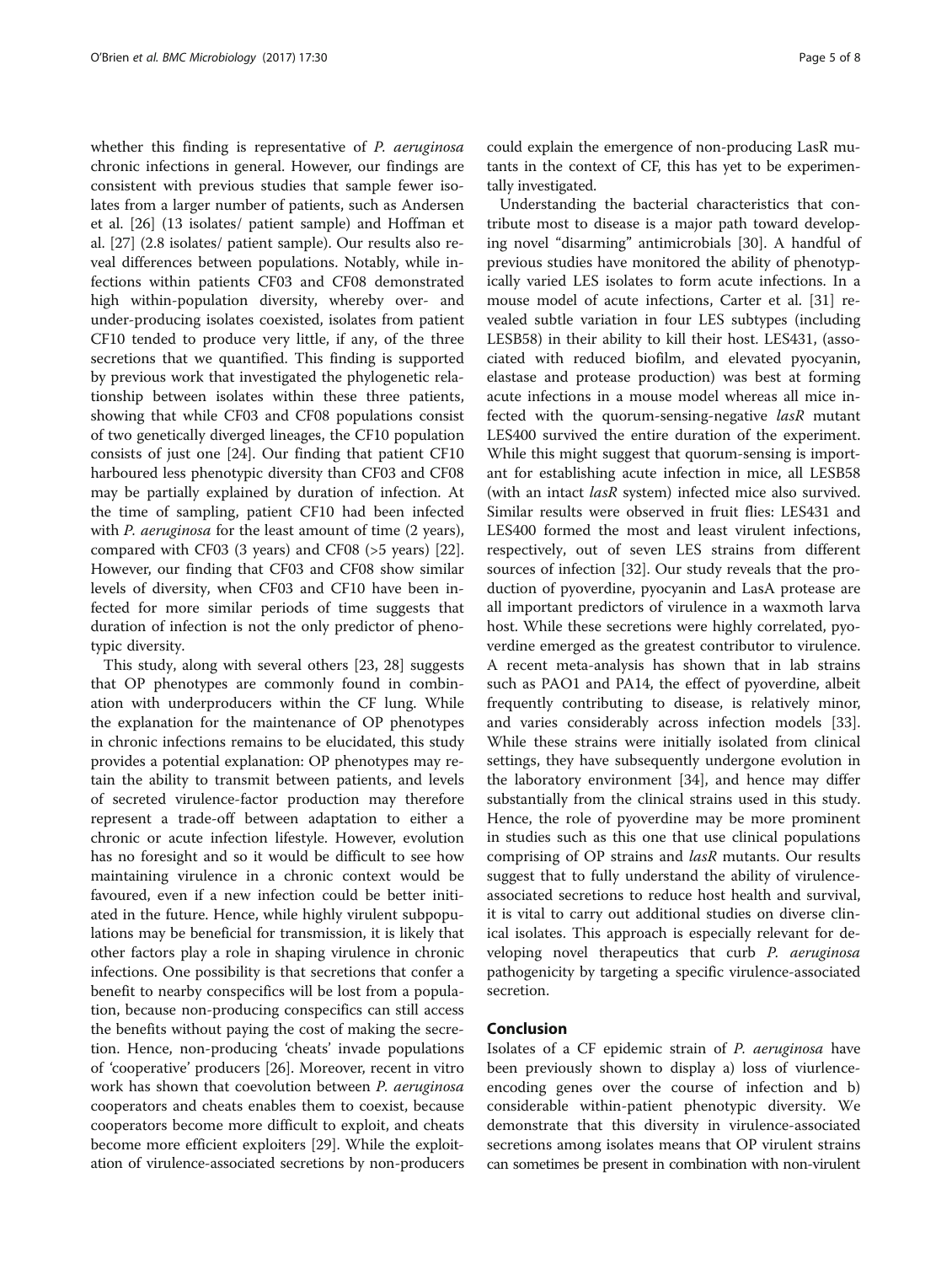strains. Hence, despite the common loss of virulence as P. aeruginosa adapts to the CF lung environment, the persistence of high-virulence subpopulations may allow high rates of transmission among patients to be retained.

#### Methods

#### Patients and samples

Routine sputum samples from CF patients harboring long-term LES infections were collected from 10 patients between January 2009 and May 2011 [[22, 28](#page-7-0)]. Briefly, ~40 colonies were isolated per sample, ensuring that each different colony morphology type was proportionally represented. Each isolate was confirmed as P. aeruginosa LES, using polymerase chain reaction assays. For this study, we focused on patients CF03, CF08 and CF10, because they were best matched in terms of patient characteristics (all female, aged between 20 and 25,  $FEV_1 = 36-37\%$ ). A single sputum sample from each patient, collected in January 2009, was selected for our experimental investigations (CF03 (Stable\_2); CF08 (Stable\_1); CF10 (Stable\_1), as detailed in [[22\]](#page-7-0)). All samples used were isolated during routine visits to the clinic (i.e. lung condition was relatively stable). Population genetic structure for each sample is detailed in Williams et al. (2015), revealing that two of our samples (CF08 and CF08) comprise of two lineages, while CF10 consists of a single lineage. Due to difficulties in culturing some isolates, our dataset comprised of 40 isolates from CF03, 39 isolates from CF08 and 39 isolates from CF10. As a comparison we used LESB58 [\[35](#page-7-0)], the earliest archived LES isolate.

#### Pyoverdine measurements

We quantified *per capita* production of the most costly and efficient iron-chelating siderophore, pyoverdine [[36](#page-7-0)–[38](#page-7-0)] using a pyoverdine specific exitation-emmission assay [\[38](#page-7-0)–[41](#page-7-0)]. 118 CF isolates, and LESB58 were cultured in 6 ml Lysogeny broth (LB) for 24 h at 37 °C, shaken at 180 rpm. The optical density (OD;  $A_{600}$ ) was measured at 600 nm and standardized to 1  $({\sim}10^{9}$  CFU ml<sup>-1</sup>) using M9 buffer.  $10^{7}$  cells were then added to 200 μl Casamino acid (CAA) medium in 96 well-plates, made iron-limited by the addition of freshly made filter-sterilised 100 μg/ml human apotransferrin and 20 mM  $NaHCO<sub>3</sub>$  immediately before use. Since siderophore production is repressed when there is an excess of  $Fe^{2+}$  [\[42](#page-7-0), [43\]](#page-7-0), iron-limitation ensures that siderophores are essential for growth and stimulates their production. Outer wells were filled with 200 μl CAA media only to minimise evaporation. Plates were grown static at 37 °C for 24 h. Cultures were then diluted  $\times$ 10 with ddH<sub>2</sub>0 and fluorescence of each culture was measured at 460 nm following excitation at 400 nm, using a Tecan infinite M200 pro spectrophotometer. OD was measured at 600 nm, and the ratio fluorescence/OD was employed as a quantitative measure of *per capita* pyoverdine production [[44, 45\]](#page-7-0).

#### Pyocyanin measurements

Per capita pyocyanin production was determied for each CF isolate and LESB58. Isolates were cultured in 6 ml LB broth for 24 h at 37 °C, shaken at 180 rpm. OD was standardized to 1 (~10<sup>9</sup> CFU ml<sup>-1</sup>), using M9 buffer.  $10^7$ cells were then innoculated into 6 ml LB broth, and grown at 37 °C for 24 h shaken at 180 rpm. 1 ml of each culture was centrifuged at 18,000 g for 3 minutes. Per capita pyocyanin production was measured for each isolate by measuring  $A_{691}$  of the supernatant, and then standardizing by bacterial OD [\[46](#page-7-0)].

#### LasA protease measurements

LasA protease activity was quantified by determining the ability of P. aeruginosa culture supernatants to lyse boiled Staphyloccous aureus cells [\[47](#page-7-0)]. Briefly, a 20 ml volume of overnight S. aureus cells was boiled for 10 min in a waterbath, and then centrifuged for 10 min at 10,000 rpm. The resulting pellet was resuspended in 0.02 M aTris-HCl (ph 8.5) to an OD of  $\sim$  0.9. Each bacterial isolate was cultured in 6 ml LB broth for 24 h at 37 °C, shaken at 180 rpm, and OD standardized to 1 (~10<sup>9</sup> CFU ml<sup>-1</sup>) using M9 buffer. 10<sup>7</sup> cells were then added to a further 6mls LB broth, and grown at 37 °C for 24 h shaken at 180 rpm. Supernatant was obtained by centrifuging 1 ml at 18,000 g for 3 min. 7.5 μl of each LES supernatant was mixed with 142.5 μl S. aureus cells and OD was measured at time 0 and again after 60 min. This assay was replicated three times for each isolate. Per capita LasA protease activity was quantified by dividing the reduction in OD for each isolate by the OD of each starting population.

#### In vivo virulence assays

In order to investigate whether phenotypic diversity could translate into virulence diversity, we performed a survival analysis using 40 isolates from patient CF03 only. This patient was chosen because 1) these isolates all have complete genome sequences available, so survival data would be a valuable asset to this dataset and 2) CF03 exhibited a high amount of within-host variation. Forty isolates from CF03, and LESB58 were cultured in 6 ml LB broth for 24 h at 37 °C, shaken at 180 rpm. OD was standardized to 0.1 (~ $10^8$  CFU ml<sup>-1</sup>), using sterile NaCl (80% w/v). Larvae were purchased the day prior to inoculation from Pets at Home, York, UK. Larvae were swabbed with 70% v/v ethanol to prevent contamination of the injection site, and diluted isolates were injected in the abdomen using a Hamilton syringe. The injection volume was 7 μl in all cases ( $\sim$ 10<sup>6</sup> cells). Six larvae were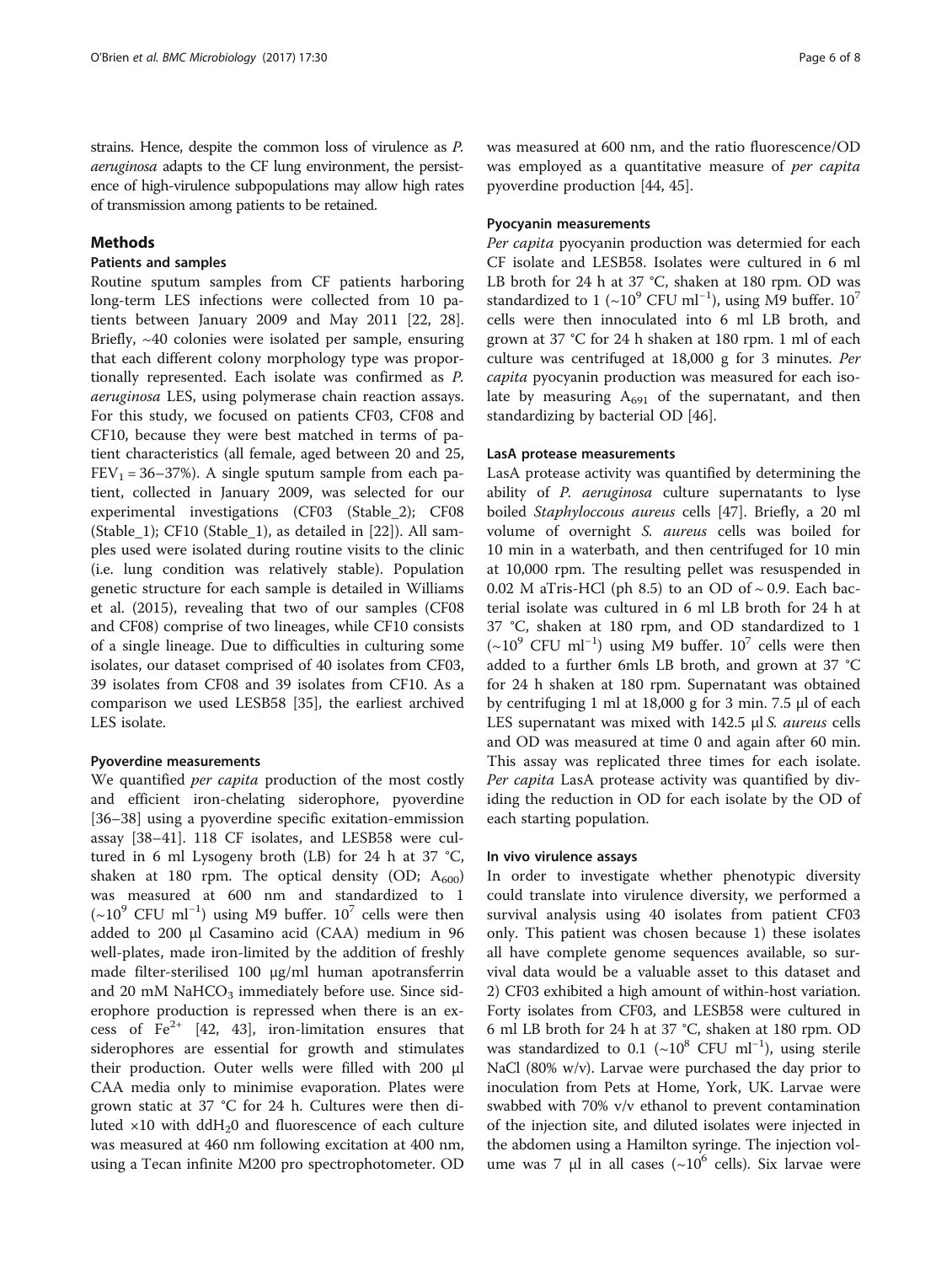<span id="page-6-0"></span>assigned to each of 41 treatments (40 LES isolates from CF03 and LESB58). A further 6 larvae were injected with 7 μl 80% NaCl as negative controls; their mortality rate was null. Larvae were incubated at 37 °C and monitored for death at hourly intervals between 0 and 24 h postinoculation. Larvae were scored as dead if they failed to respond to mechanical stimulation of the head.

#### Statistical analysis

All measurements were standardised by bacterial density to obtain per capita values.

Assay measurements were divided by the relevant LESB58 value, to determine the change in their production relative to the ancestor. When this value =1 evolved isolates and LESB58 did not differ in quantity of secreted product. To assess differences we performed one-sample t-tests/wilcox tests against 1. General linear models were employed to assess whether lineage predicted levels of production of each secretion in patient CF03. We used three linear mixed effects models, to verify the relationship between pyocyanin and pyoverdine, pyocyanin and LasA protease, and pyoverdine and lasA protease, assigning "patient" as a random effect. Survival analysis was performed using a cox proportional hazards model with three continuous variables (pyocyanin, pyoverdine and protease) as the response variable, including 3- way and 2-way interactions. All data were analysed using R version 2.15.1 [\[48\]](#page-7-0).

# Additional files

[Additional file 1: Figure S1.](dx.doi.org/10.1186/s12866-017-0941-6) Results of principal component analysis whereby all 188 isolates were pooled to investigate associations among production of these secretions. Overall, isolates typically either upregulated all three secretions, or produced very little of any (PC1 explains 73% variance). (GIF 368 kb)

[Additional file 2: Figure S2.](dx.doi.org/10.1186/s12866-017-0941-6) Results of principal component analysis using phenotypic measurements from 40 isolates originating from patient CF03, showing that all three secretions were positively correlated, with the strongest association between LasA protease and pyocyanin (PC1, 76.3% variance). (GIF 194 kb)

[Additional file 3: Figure S3.](dx.doi.org/10.1186/s12866-017-0941-6) Results of principal component analysis using phenotypic measurements from 39 isolates originating from patient CF08, showing that all three secretions were positively correlated, with the strongest association between LasA protease and pyocyanin (PC1, 65.1% variance). (GIF 212 kb)

[Additional file 4: Figure S4.](dx.doi.org/10.1186/s12866-017-0941-6) Results of principal component analysis using phenotypic measurements from 39 isolates originating from patient CF10, revealing a negative correlation between pyocyanin and pyoverdine (PC1, 62.7% variance). (GIF 79 kb)

#### Abbreviations

CAA: Casamino acid; CF: Cystic fibrosis; LES: Liverpool epidemic strain; OD: Optical density; OP Isolate: Isolate over-producing virulence associated secretions

#### Acknowledgments

Not applicable.

#### Funding

This work was supported by a Wellcome Trust Fellowship to SOB (ref: 105624) through the Centre for Chronic Diseases and Disorders (C2D2) at the University of York (SOB), and a Philip Leverhulme Prize from Leverhulme Trust to MAB.

#### Availability of data and materials

The datasets supporting the conclusions of this article are available from the Dryad repository (doi:[10.5061/dryad.p7d03](http://dx.doi.org/10.5061/dryad.p7d03)).

#### Authors' contributions

SOB carried out the laboratory work, led the design and coordination of this study and drafted the manuscript. JLF participated in the design and coordination of this study, and DW assisted with identifying lineage-specific mutations. CW, SP and MAB participated in the design, supervision and coordination of the study, and in revision of the manuscript. All authors read and approved the final manuscript.

#### Competing interests

None of the authors have competing interests.

#### Consent for publication

Not applicable.

#### Ethics approval and consent to participate

This study was approved by the Local Research Ethics Committee (North West - GM West REC reference 08/H1006/47).

#### Author details

<sup>1</sup>Department of Biology, University of York, Wentworth Way, York YO10 5DD, UK <sup>2</sup>Institute of Infection and Global Health, University of Liverpool, 8 West Derby Street, Liverpool L69 7B3, UK. <sup>3</sup>Institute of Integrative Biology, University of Liverpool, Crown Street, Liverpool L69 7ZB, UK.<sup>4</sup> Department of Animal and Plant Sciences, University of Sheffield, Sheffield S10 2TN, UK.

#### Received: 29 September 2016 Accepted: 25 January 2017 Published online: 03 February 2017

#### References

- 1. Pressler T, Bohmova C, Conway S, Dumcius S, Hjelte L, Høiby N, et al. Chronic Pseudomonas aeruginosa infection definition: EuroCareCF Working Group report. J Cyst Fibros. 2011;10:S75–8.
- 2. Hart CA, Winstanley C. Persistent and aggressive bacteria in the lungs of cystic fibrosis children. Br Med Bull. 2002;61:81–96.
- 3. Oliver A, Cantón R, Campo P, Baquero F, Blázquez J. High frequency of hypermutable pseudomonas aeruginosa in cystic fibrosis lung infection. Science. 2000;288:1251–4.
- 4. Winstanley C, O'Brien S, Brockhurst MA. Pseudomonas aeruginosa evolutionary adaptation and diversification in cystic fibrosis chronic lung infections. Trends Microbiol. 2016;24:327–37.
- 5. Folkesson A, Jelsbak L, Yang L, Johansen HK, Ciofu O, Høiby N, et al. Adaptation of pseudomonas aeruginosa to the cystic fibrosis airway: an evolutionary perspective. Nat Rev Microbiol. 2012;10:841–51.
- 6. Smith EE, Buckley DG, Wu Z, Saenphimmachak C, Hoffman LR, D'Argenio DA, et al. Genetic adaptation by pseudomonas aeruginosa to the airways of cystic fibrosis patients. Proc Natl Acad Sci U S A. 2006;103:8487–92.
- 7. Govan JR, Deretic V. Microbial pathogenesis in cystic fibrosis: mucoid pseudomonas aeruginosa and burkholderia cepacia. Microbiol Rev. 1996;60:539–74.
- 8. Breidenstein EBM, de la Fuente-Núñez C, Hancock REW. Pseudomonas aeruginosa: all roads lead to resistance. Trends Microbiol. 2011;19:419–26.
- 9. Mahenthiralingam E, Campbell ME, Speert DP. Nonmotility and phagocytic resistance of pseudomonas aeruginosa isolates from chronically colonized patients with cystic fibrosis. Infect Immun. 1994;62:596–605.
- 10. Fothergill JL, Walshaw MJ, Winstanley C. Transmissible strains of pseudomonas aeruginosa in cystic fibrosis lung infections. Eur Respir J. 2012;40:227–38.
- 11. Al-Aloul M, Crawley J, Winstanley C, Hart CA, Ledson MJ, Walshaw MJ. Increased morbidity associated with chronic infection by an epidemic pseudomonas aeruginosa strain in CF patients. Thorax. 2004;59:334–6.
- 12. McCallum SJ, Gallagher MJ, Corkill JE, Hart CA, Ledson MJ, Walshaw MJ. Spread of an epidemic pseudomonas aeruginosa strain from a patient with cystic fibrosis (CF) to non-CF relatives. Thorax. 2002;57:559–60.